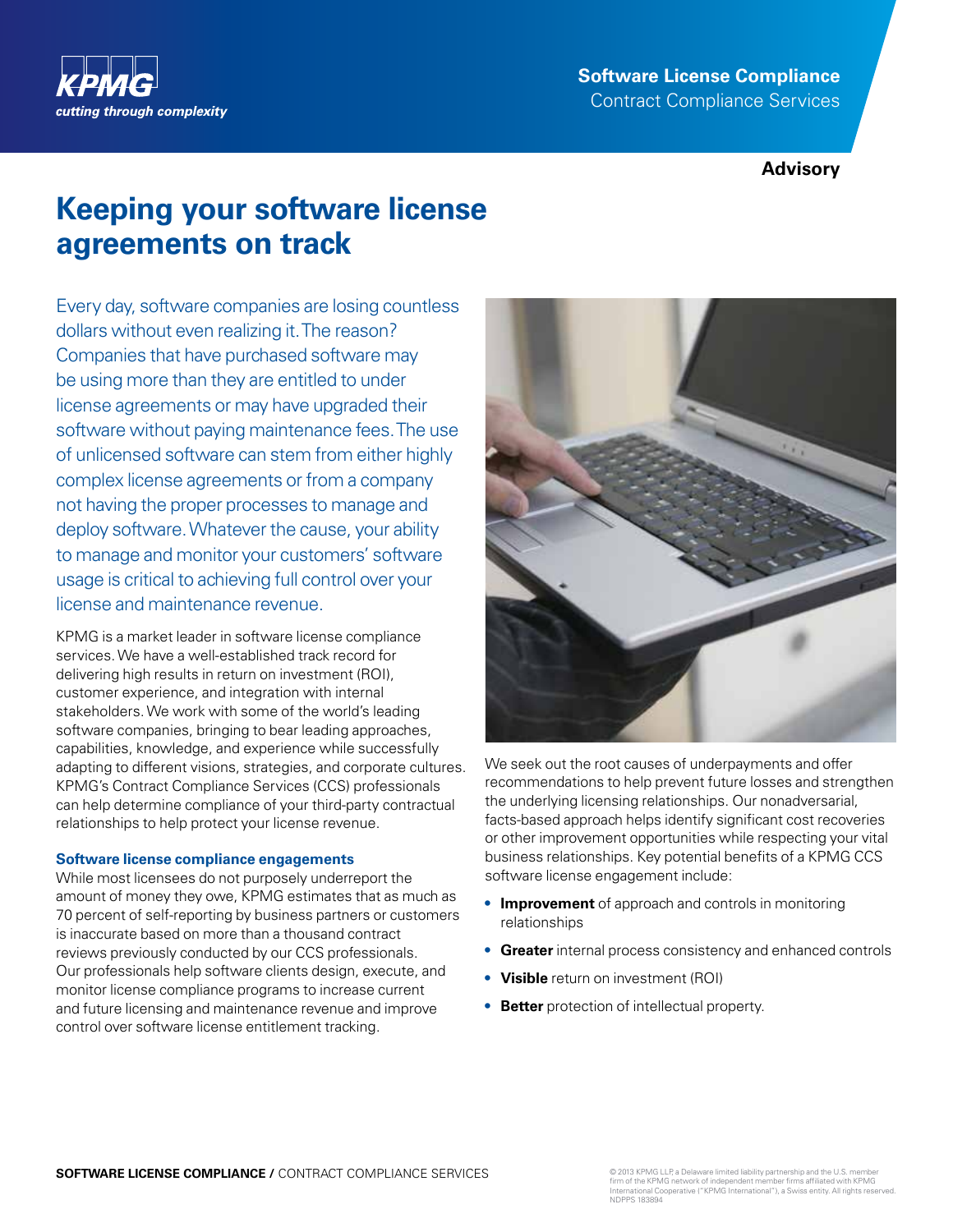

# **KPMG's Contract Compliance Services**

KPMG was the first "Big Four" accounting, tax, and advisory firm to set up a dedicated CCS practice. For more than a decade, our CCS engagements have been helping companies across all industries identify and recover millions of dollars arising from noncompliance. Today, more than 450 full-time contract specialists in KPMG member firms in the United States, United Kingdom, Australia, and across Europe, Africa, Asia Pacific, and Latin America help clients with their contract management in order to increase performance and decrease risk.

Our CCS assistance features:

- **• Integrated international teams:** KPMG's integrated international CCS teams comprise diversely skilled U.S. and global professionals with leading experience and in-depth industry knowledge of intellectual property and contract compliance issues.
- **• Cross-cultural versatility:** We understand regional cultures and business practices as well as the language and cultural skills to operate effectively anywhere.
- **• Contractual complexity:** We understand the complexities and nuances of a wide range of contract terms and conditions as well as the challenges of processes and procedures used by third parties attempting to comply with contractual requirements.
- **• Multidisciplinary strengths:** Our professionals draw on skills from diverse disciplines—auditing, forensic accounting, information risk management, and complex data analysis, among others.
- **• A nonadversarial approach:** KPMG structures CCS reports to present facts and critical details in a manner that facilitates resolution with your partners. Our nonadversarial approach helps avoid confrontation and mistrust, leads to quicker and more successful resolutions, and protects vital business relationships.

This approach has been successful on more than 1,000 CCS engagements.

# **KPMG's software license approach**

To get results, we arrive at an understanding of your organization's license agreements with customers and with third-party software license distribution partners by obtaining answers to questions such as:

- How do you sell the software you publish? Do you sell directly to end-users? Through third-party resellers? Through channel/OEM partners who embed or bundle your software with their own product(s)?
- How do you license the software you publish? Is your licensing model on a per processor basis? Per named user? Per concurrent user? Per operating system environment?
- Do your license agreements contain any special terms intended to restrict the software's use (i.e., for internal use, for development use only, etc.). Do they contain a right to audit?
- Do you have functioning technical controls in place within each of your software products to prevent overdeployment of licenses?
- Do you currently have a functioning software license compliance program in place? Which external compliance partners do you use, and are you completely satisfied with their performance?

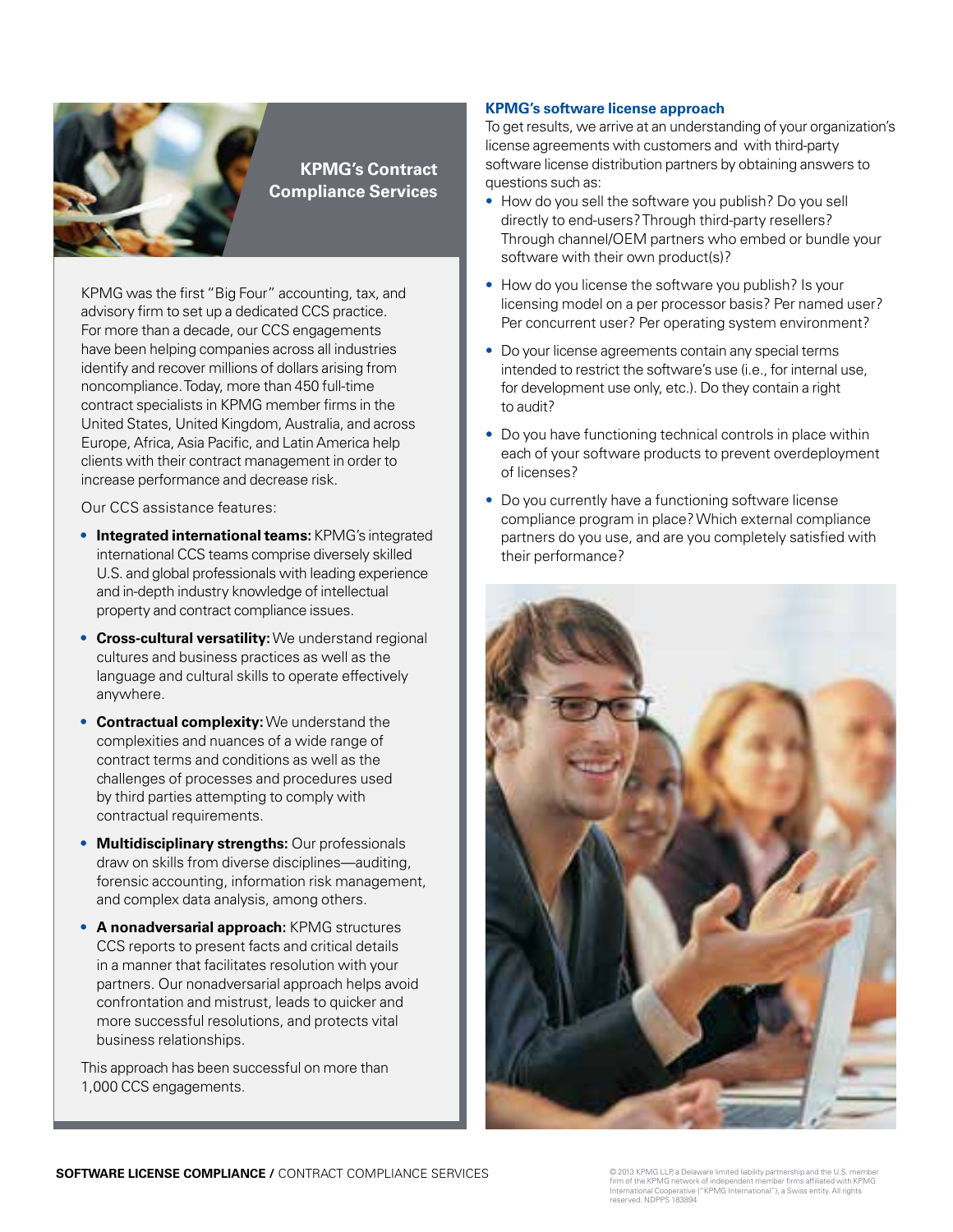

**Case study one**

A FORTUNE 250 technology company engaged KPMG to provide assistance with analyzing licensee data for potential issues and to ensure audit closure and accurate reporting. The client requested comprehensive testing and validation of both supplier and licensee data through on-site fieldwork. An on-site engagement typically identifies undetected reporting errors such as overdeployed licenses or unpaid support fees. KPMG's engagement team used advanced data analytics for automated analysis of licensee's on-site usage. It captured and summarized customer entitlements across all software brands and aggregated contract and purchase history information across multiple systems and data repositories. This allowed the engagement team to achieve for the client an estimated annual recovery of about \$60 million—a 30 to 1 ROI.

**Case study two** 

A major software company engaged KPMG to perform software end-user license reviews and help expand existing compliance capabilities. KPMG developed a set of tools and product methodologies to summarize historical spend to better understand the customer's risk profile and product scope. KPMG provided the client with a compliance model based on tools that summarize customer entitlements and red flags. We identified potential areas for strengthening contract terms and conditions and internal process improvements for our client. The results: KPMG has completed over 1,000 reviews, resulting in the collection of millions of dollars in overdeployed software. On average, clients' collections represented an ROI of 12 to 1.

## **Common errors**

KPMG's Software License Compliance professionals have seen a pattern of customer oversights that deprive them of the revenue they are due, including:

- Misunderstanding of license metrics, such as counting servers instead of processors and cores, or confusing concurrent users with authorized users
- Not understanding usage terms, such as external users for published system reports that may need to be licensed in addition to internal users
- Not taking into account development, test, and staging environments that need to be licensed
- Not understanding the difference between various types of back up/recovery (e.g. hot/warm/cold). Each of these can have different licensing implications
- No awareness of minimum customer obligations necessary to qualify for reduced licensing terms, such as some vendors insisting on regular system reporting from virtualized environments
- Not understanding that the onus may be on the customer and not the vendor to demonstrate proof of entitlement
- Being unaware that servers have been missed altogether from a software deployment count (e.g. where agents from SAM tools are not installed, malfunction, or where parts of the network are heavily secured)
- Incomplete reporting from many SAM tools, such as too little information around deployment is captured to properly count license deployments
- Customer surprise at the audit result, despite having no regular software deployment and entitlement reconciliation process in place.

## **We emphasize strong communication**

KPMG structures the CCS engagement to provide informed communication at all levels:

- **• Planning and coordination:** We establish open communication and set client expectations.
- **• Scope of work:** We determine key risks and agree on the scope of the engagement.
- **• Pre-fieldwork data collection and analysis:** We gain an understanding of the agreement, obtain client and third-party documentation, conduct planning meetings, perform document analysis, and develop a detailed work plan.